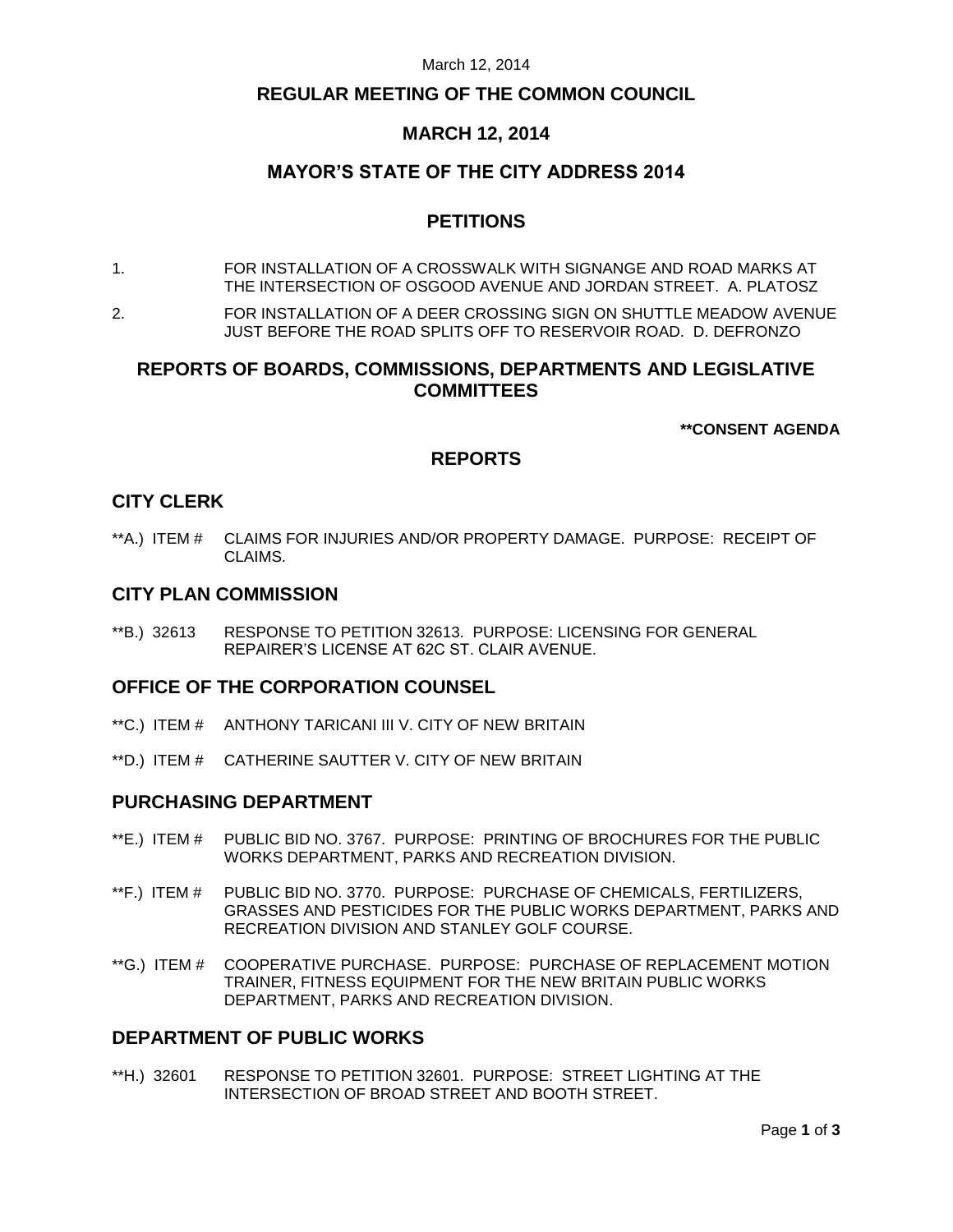\*\*I.) 32602 RESPONSE TO PETITION 32602. PURPOSE: HIGH STREET AND MYRTLE STREET CATCH BASINS INSPECTED, RODS TO BE REPLACED.

# **REPORTS BACK FROM COMMITTEE**

### **COMMITTEE ON ADMINISTRATION, FINANCE AND LAW**

- \*\*J.) ITEM # CLAIMS SUBCOMMITTEE. PURPOSE: SETTLEMENT OF CLAIMS.
- \*\*K.) 32472 AMEND SECTION 2-22 OF THE CODE OF ORDINANCES. PURPOSE: ALLOW PUBLIC PARTICIPATION DURING ANY REGULARLY SCHEDULED MEETING AND/OR SPECIAL MEETING OF THE COMMON COUNCIL.

## **COMMITTEE ON PLANNING, ZONING AND HOUSING**

- \*\*L.) 31989 AMEND CODE OF ORDINANCES. PURPOSE: DELETE ARTICLE XVIV SECTIONS 14-400 THROUGH 14-406, CONCERNING LICENSURE FOR RESIDENTIAL RENTAL PROPERTY BUSINESSES.
- \*\*M.) 32631 CONVEYANCE OF PROPERTY. PURPOSE: ACQUISITION OF 246 BEAVER STREET FROM THE STATE OF CONNECTICUT DEPARTMENT OF TRANSPORTATION.

## **RESOLUTIONS BACK FROM COMMITTEE**

- 1.) 32472 AMEND SECTION 2-22 OF THE CODE OF ORDINANCES. PURPOSE: ALLOW PUBLIC PARTICIPATION DURING ANY REGULARLY SCHEDULED MEETING AND/OR SPECIAL MEETING OF THE COMMON COUNCIL. C. CARLOZZI, JR., J. GIANTONIO, W. PABON, E. SANCHEZ
- 2.) 31989 AMEND CODE OF ORDINANCES. PURPOSE: DELETE ARTICLE XVIV SECTIONS 14-400 THROUGH 14-406, CONCERNING LICENSURE FOR RESIDENTIAL RENTAL PROPERTY BUSINESSES. C. CARLOZZI, JR., D. DEFRONZO, J. GIANTONIO, E. MAGNUSZEWSKI, D. NAPLES, W. PABON, D. SALERNO, L. SALVIO, E. SANCHEZ, R. SMEDLEY
- 3.) 32631 CONVEYANCE OF PROPERTY. PURPOSE: ACQUISITION OF 246 BEAVER STREET FROM THE STATE OF CONNECTICUT DEPARTMENT OF TRANSPORTATION. M. TRUEWORTHY, W. PABON, E. SANCHEZ

## **NEW RESOLUTIONS**

- 4.) ITEM # COMMON COUNCIL BUDGET TRANSFER. PURPOSE: COVER COST OF LEGAL NOTICES IN THE NEWSPAPER. M. TRUEWORTHY
- 5.) ITEM # GRANT TO NEW BRITAIN HEALTH DEPARMTENT. PURPOSE: AUTHORIZATION FOR PURCHASING AGENT TO ENTER INTO AN AGREEMENT FOR SERVICES WITH UCONN CENTER FOR PUBLIC HEALTH AND POLICY FOR DATA ANALYSIS SERVICES. A. PLATOSZ
- 6.) ITEM # SACRED HEART CHURCH. PURPOSE: ISSUE LICENSE FOR PERIOD OF JUNE 27- 28, 2014, FOR CONDUCTING ANNUAL PARISH FESTIVAL "ODPUST". D. DEFRONZO